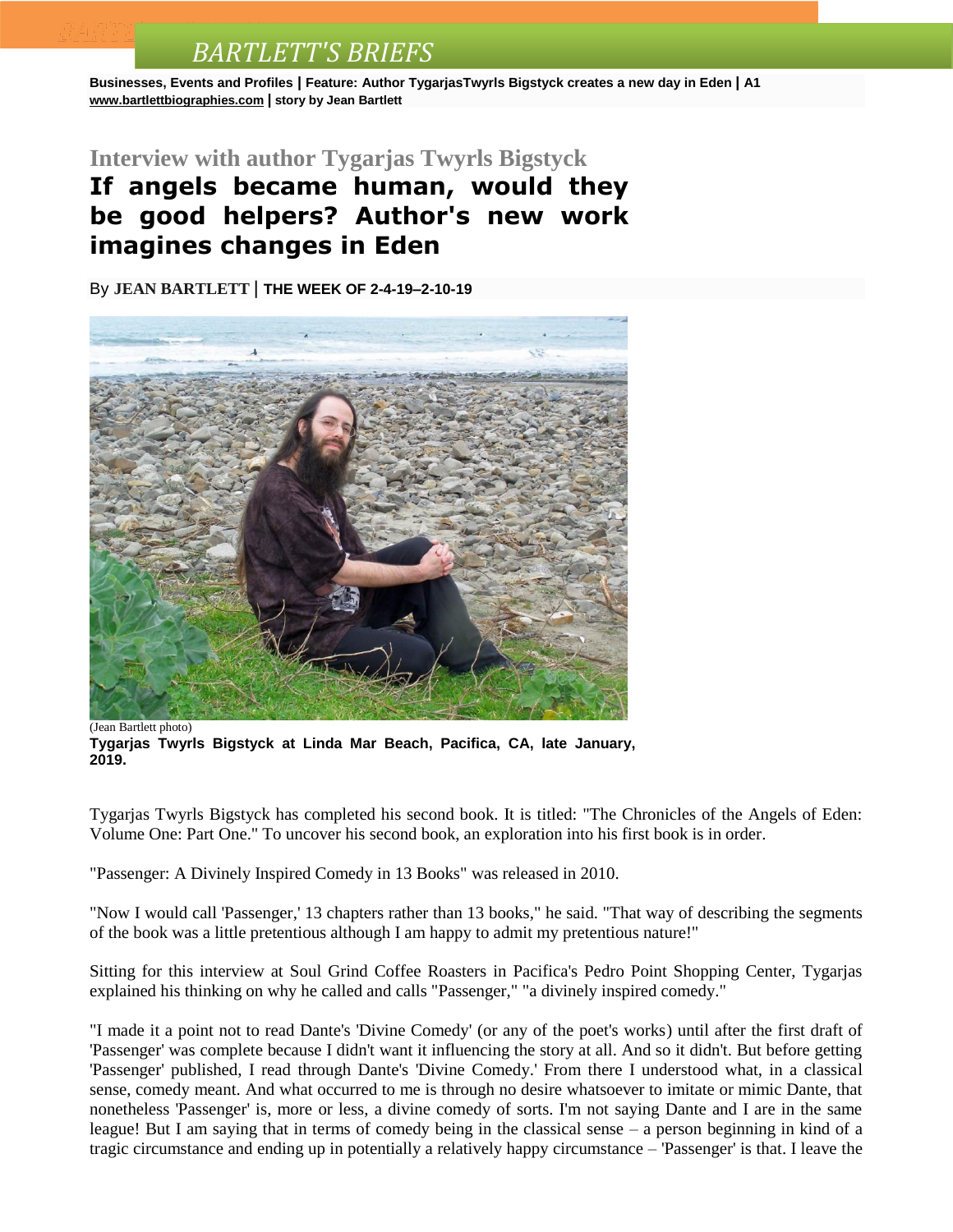**Businesses, Events and Profiles | Feature: Author TygarjasTwyrls Bigstyck creates a new day in Eden | A2 [www.bartlettbiographies.com](http://www.bartlettbiographies.com/) | story by Jean Bartlett**

ending in 'Passenger' ambiguous. But personally, the way I interpret my own ambiguity, is that the book's passenger is left in a happy place even though the driver calls it hell. To me this is what my version of what a comedy looks like." ("Passenger" is available online and through Florey's Book Co. in Pacifica.)

Tygarjas was born in San Francisco and grew up in Pacifica. He is a graduate of New Orleans's Tulane University. His double major is in English, with an emphasis on creative writing and religious studies. His first book took two years to bring to draft "and six years of dragging my heels and trying to figure out how to get it published and basically letting my brain keep me from getting it done."

The inspiration that eventually led to "Passenger," happened after his freshman year of college, when his religious studies were well underway.

"I had had a particularly powerful LSD trip in which all those teachings flooded my brain at once, along with a couple of other factors that tweaked my mind in just such a way that I felt, in that moment, that I had received this mystical experience in which I had as much of an understanding of the Divine as I could want from my little human perspective. Not long after having that experience, I was having a discussion with a bus driver. This bus driver was telling me about his LSD experiences and how he remembered being high on acid and just wanting to hug everyone. It naturally occurred to me that, oh, that kind-of sounds like heaven. A moment later he was

That set in my mind this dichotomy where that kind of sounded like hell to me. To be that worried and that nervous about somebody else's lifestyle when it doesn't directly affect yours at all and you don't need to participate.

telling me – not while he was on acid but just in general – that he did not understand homosexuality and that he kind of felt apprehensive about it. That set in my mind this dichotomy where that kind of sounded like hell to me. To be that worried and that nervous about somebody else's lifestyle when it doesn't directly affect yours at all and you don't need to participate. That conversation with that bus driver set up this dichotomy of heaven and hell and then my brain took that and started concocting an extended metaphor around it whereby I was describing somebody's experience learning how to differentiate between heaven and hell.

"What occurred to me after having this conversation, was the bus driver was confused as to his own potential and kind of remaining in the light of what is. And so the extended metaphor through 'Passenger' ultimately is the confusion thinking that heaven and hell mean one thing, when really it means something a little different – the ability to let go of that 'hell' mentality, the ability to let go of what doesn't really matter in one's personal existence, especially when what one is looking at is otherwise harmless, except for how it holds onto that idea, and heaven then being merely creating circumstances whereby one is focused on what they are really enjoying in life and sharing that with everyone else. I think that right there is the key to what I would consider heaven to be. Not just creating a cool thing for yourself. It is something that contributes to this greater whole where now everybody is enjoying the cool thing that began as: 'I would really like to take this approach to life.' That's why the bus driver's experience of feeling like hugging everyone made such a strong impact on me in terms of, oh, that sounds like heaven. In heaven, we are all just hugging each other."

In Pacifica, California where Tygarjas lives, he works at Safeway Supermarket in the Linda Mar neighborhood. He's worked there for 12 years. He started out as a Food Clerk and is now the Front End Manager. Unrelated, he also serves as Board Vice President of the Pacifica Resource Center. The Pacifica Resource Center's mission is to "support the economic security of Pacifica families and individuals by providing a safety net of food, housing assistance, and other critical services, including coaching, advocacy, information, and referral." Board service is a volunteer position. Tygarjas was formally introduced to the knowledge of the Pacifica Resource Center at a City Council meeting. As he listened, he recognized that this was the organization that had helped several of his friends. And so he began to earnestly advocate for the nonprofit when he came to the microphone during the public comment portion of the bi-monthly meetings. Eventually his passion and knowledge led to an invitation to serve on the Board. Tygarjas attends Pacifica City Council meetings regularly.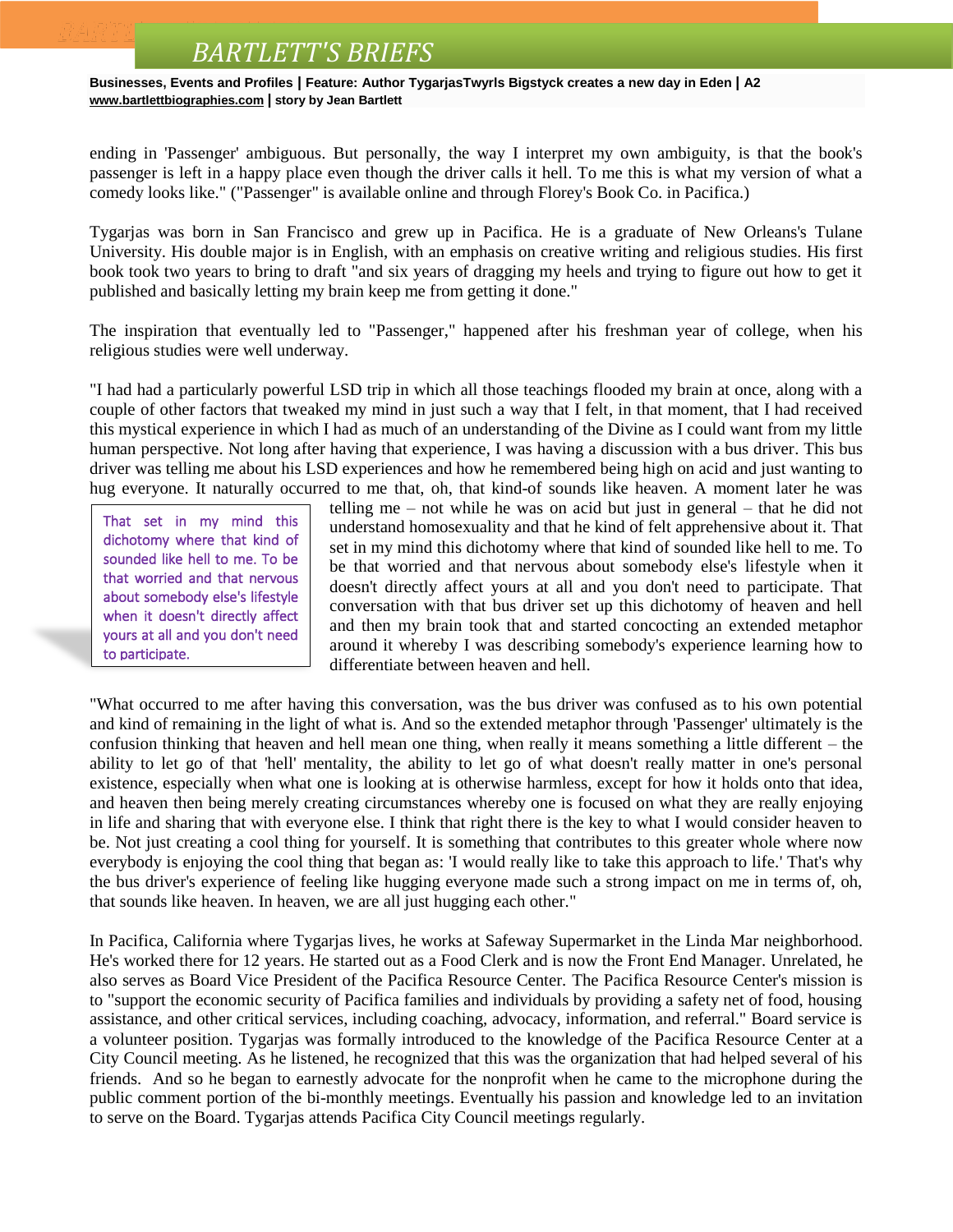**Businesses, Events and Profiles | Feature: Author TygarjasTwyrls Bigstyck creates a new day in Eden | A3 [www.bartlettbiographies.com](http://www.bartlettbiographies.com/) | story by Jean Bartlett**

"I feel it is important to be active and engaged in my community. It's the best way I can think of to be informed because it is a much more visceral way to engage my brain while I am learning things on the one hand. On the other hand, it affords me the opportunity to actually stand up and say something if it occurs to me in real time that I actually have something to say to Council. I can't do that if I am in front of a television."



Jean Bartlett photo. **Tygarjas at work, 2015.**

Tygarjas very much believes in learning about the world he is a part of. This is why he has stood before California legislators in the State Capital on several occasions. The last time he went to Sacramento was to take a stand against offshore drilling. He has also appeared before state lawmakers to oppose fracking: "the process of injecting liquid at high pressure into subterranean rocks, boreholes, etc. so as to force open existing fissures and extract oil or gas."

"When I was a kid, my dad challenged a lot of conventional thought that I might be exposed to. Even in terms of school he would challenge the conventions of what school was teaching me. He was of the mind that I should not merely believe the information I was given, not that it was necessarily inaccurate, but certainly at the least it is not a full picture."

The author's family also provided him with early childhood instruction on the legendary American rock band, the Grateful Dead.

"My first Dead show was in 1985, I was 2 years old. Other families have more conventional forms of religion. In terms of organized religion, even though we were Jewish, I'd say I attended Grateful Dead concerts far more often than synagogue."

When asked, Tygarjas ticks off a list of personal faves.

"Sam Philipps is absolutely my favorite songwriter, though the Talking Heads will probably forever be my favorite band. But when it comes to pure lyricism, Sam Philipps is the one…though lately Katie Herzig has been a close second there and Robert Hunter, who wrote the lyrics for most of the Grateful Dead songs, is a favorite on the male side. Books include: 'Tao Teh Ching,' 'Life of Pi,' 'The Time Traveler's Wife,' and 'The Restaurant at the End of the Universe.'"

If a favorite musician is playing within a 100-mile radius of home, Tygarjas will be there. He has also been a fan of poet Robert Blake since he was a kid. That was around the same time, middle school, that he began to be engaged in his own philosophical spiritual studies.

"At some point, somebody introduced me to the idea of 'infinity' which is not only big, but literally indescribably big. But my mind would try to find some sort of example of how to conceptualize it, even though by definition it is beyond concept. So things like that would keep my mind awake at night when I was 11 or 12. I was thinking about space itself and trying to think in terms of looking through infinite space and trying to figure out some sort of imagery I could use to try to get a grasp on it, which is not possible on the one hand to literally think of nothing. Even if you are just in a void, you are perceiving blackness, darkness, that is something. The brain is putting something where there is nothing."